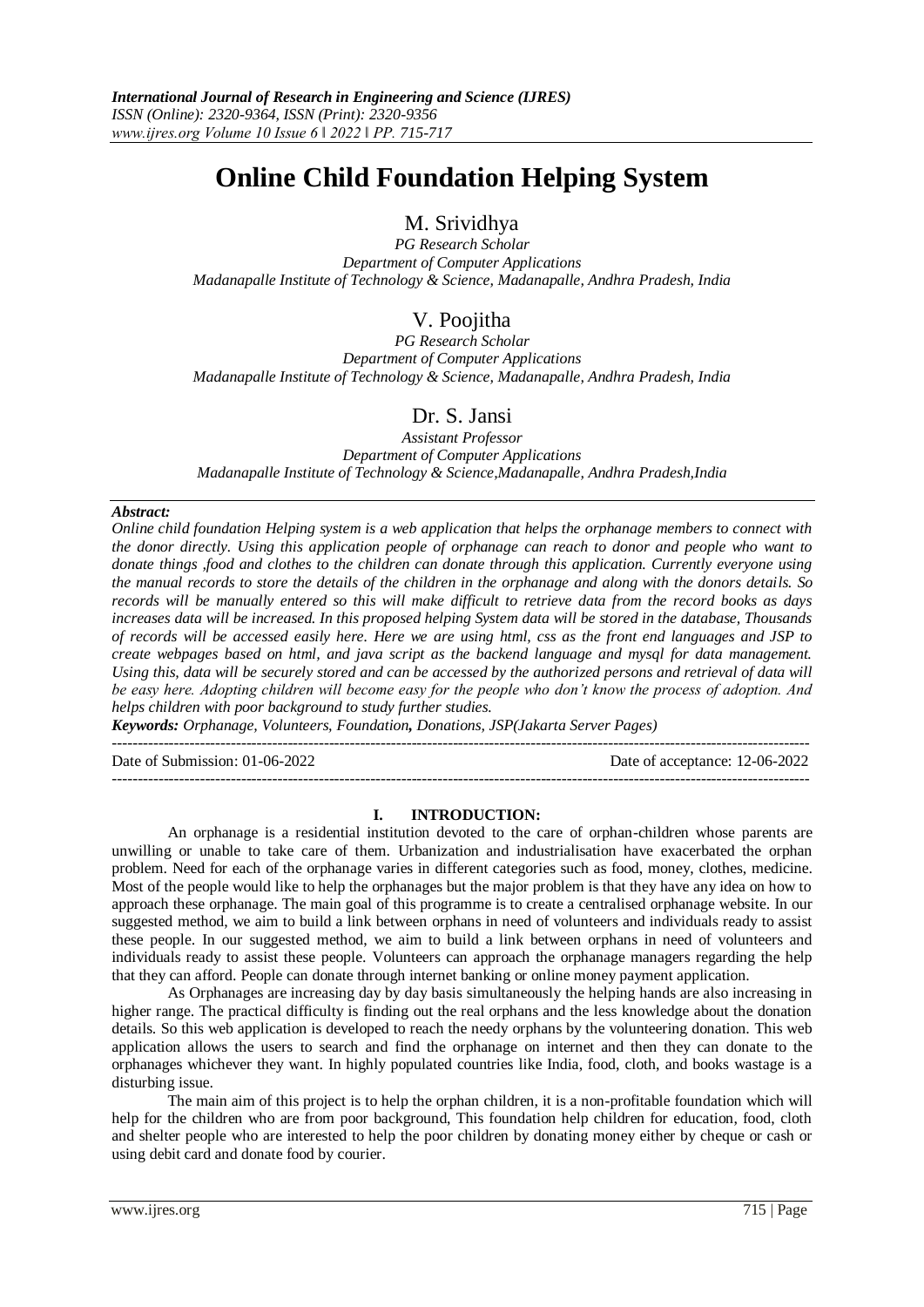# **II. EXISTING SYSTEM:**

An Orphanage management system maintaining all in manually, to store records and the adopting process can be time taken as person need to choose a kid from many children in orphanage.

Donor can give any food or money support manually. And each and every time an updated donor name and events, children details should be updated manually as stored in records.

Limitations: Many require different books to store large amount of data. And the data extraction will be difficult in it .Take more time for choosing and adopting children from the orphanage.And Maintaining children,donor events and staff details in manual records will be very difficult to access.which may leads to the human errors.

# **III. PROPOSED SYSTEM:**

 To minimize the problems in the existing system, in the proposed system a java application is developed which maintain all the details of Orphanage children's and with this application the user can easily find the needy and the donors can donate the food, dress to the Online child foundation helping system.

It will allow to access the confidential data by the authorized users like names of the donors..

 In proposed system we can view children details and staff and donors. Adopting facility is also available for the people who want to adopt.

# **ADVANTAGES:**

Data will be accessed by authorized persons only.

- Extraction of records is easy.
- Maintaining children details and staff details and events list, and donor list stores in database.
- Takes less time to choose children by referring details of children in website then adoption process is done.
- Less chances of Manual errors.

# **SYSTEM ARCHITECTURE:**



# **IV. RESULTS:**

Providing a platform to the welfare of the orphan children and can be used by the NGOS for cooperative social work. The user can register here and carry on their work by viewing the details of the orphanage. It improves the efficiency to the user towards their social work and creates new way to find the orphans and help them to make their survival easy.Through this they can find the orphan children and do donations based on their interests and based on the children requirements.